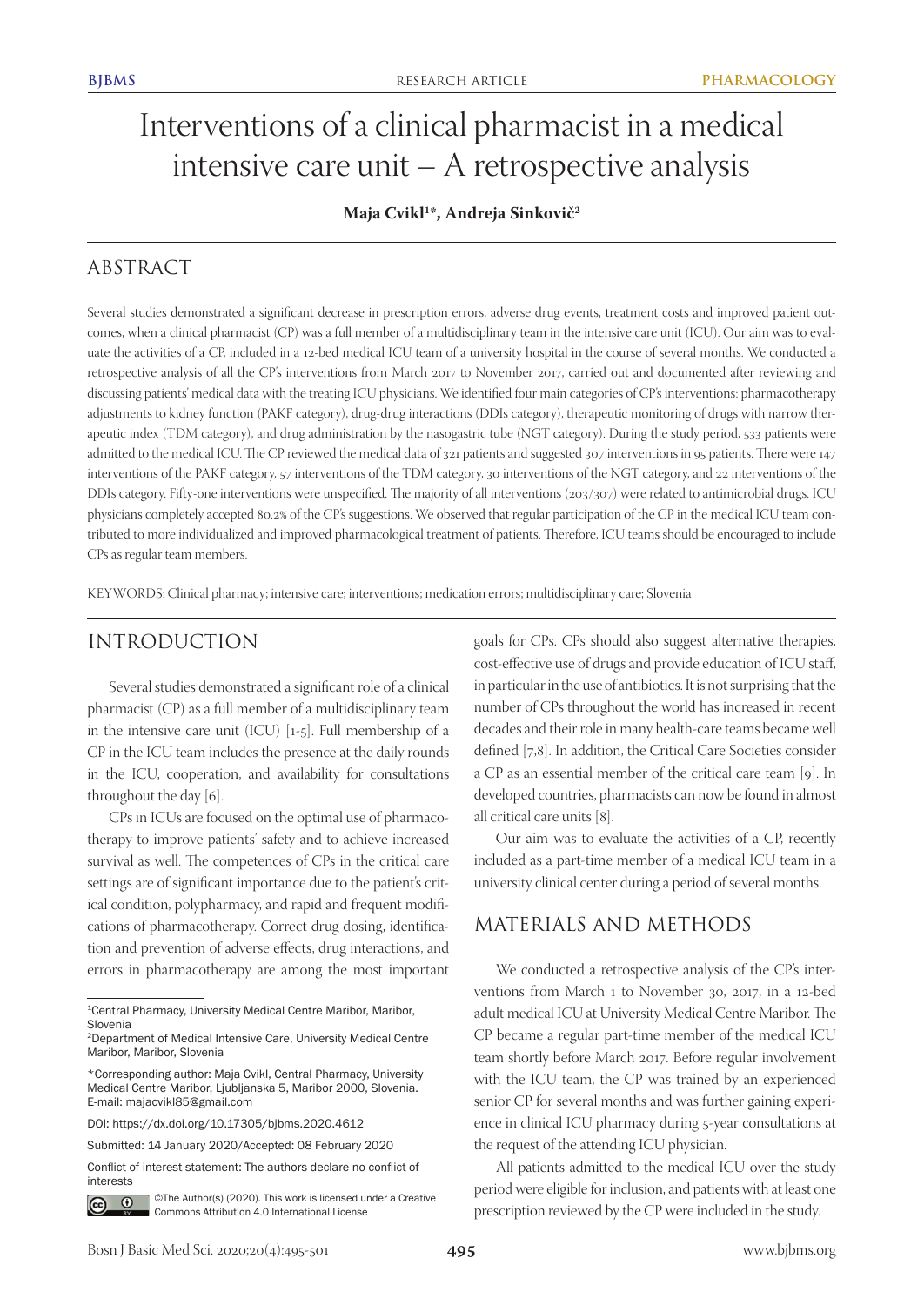During the study period, the CP visited the medical ICU every working day (Monday–Friday) from 11 a.m. to 1 p.m. (excluding weekends and holidays), checking the diagnosis of each patient, daily laboratory and microbiology test results, and the prescribed therapy of each patient.

The CP suggestions of drug dosing regimen were based on multiple literature sources: the Summary of product characteristics (SmPC) of every specific drug [10], UpToDate® Database [11], Micromedex® Database [12], The Renal Drug Handbook [13], Critical Care Pharmacotherapy [14], and others [15,16].

The CP daily assessed the route of administration for the prescribed therapy - subcutaneous (sc.), intravenous (iv.), oral, or by a nasogastric tube (NGT). If a drug was administered by a NGT, the CP suggested a different dosage form of the same active substance or alternative medication, if originally prescribed medication was unsuitable [10,17].

For the daily review of the prescribed therapy for drugdrug interactions (DDIs), the CP used mainly Lexicomp® interaction database and considered only clinically relevant interaction of type D (consider therapy modification) and type X (avoid combinations). For specific interactions, the CP studied in detail case-report and case-series reviews (e.g., fentanyl – linezolid interaction [18-20], esomeprazole – clopidogrel interaction [21-25], and carbapenem – valproate interaction [26-30]).

Pharmacist-guided therapeutic drug monitoring (TDM) for vancomycin, gentamicin, and amikacin has already been established at our university hospital years before, using the pharmacokinetic program Kinetidex®. The TDM service was continued by the CP in the ICU team.

The CP actively participated in the department's daily main round and discussed every suggestion or comment with the treating ICU physician and other members of the ICU team. The CP documented acceptance of suggestions.

Retrospectively, the CP's interventions were sorted into five categories: i) pharmacotherapy adjustments to kidney function (PAKF category) [mainly adjustments of dosing regimen], ii) TDM category (dosing adjustments according to serum concentration of drugs with a narrow therapeutic index), iii) DDI category, iv) administration of drugs through the NGT (NGT category), and v) unspecified interventions (Unspecified category). Acceptance of suggestions was classified either as "completely accepted" (accepted without additional discussion), "mutual agreement" (accepted in a modified form), "partially accepted" (completely accepted, but the information was lost while rewriting the therapy) or "not accepted". Suggestions with no feedback were classified as "no information".

#### Ethical statement

The Institutional Medical Ethics Committee approved the study (UKC-MB-KME-27/19) and waived the need for informed consent because of the retrospective nature of the study. We conducted the study according to good clinical practice and protected the patients' personal data according to the Law on Personal Data Protection.

#### Statistical analysis

We performed only descriptive statistical analysis using IBM SPSS Statistics for Windows, Version 24.0. (IBM Corp., Armonk, NY, USA) after data were collected by Microsoft®Office Excel. The results were presented as numbers and percentages of the CP's interventions in each intervention category and numbers and percentages of accepted recommendations.

## RESULTS

During the study period, 533 patients were admitted to the medical ICU. The CP reviewed prescribed medications of 321 patients and made 307 interventions in 95 patients. From all 307 interventions, 203 (66%) were related to antimicrobial drugs.

The distribution of the CP's interventions according to the intervention category is presented in Figure 1.

There were 147 interventions of the PAKF category [in 58 patients] (Table 1). Almost one-third of interventions (27%) were associated with dose adjustments related to renal replacement therapy (RRT).

Dose adjustments to kidney function were most frequently suggested for antimicrobial drugs (124 interventions; 84% of the interventions of the PAKF category), mostly for meropenem, piperacillin/tazobactam, imipenem/cilastatin, cefepime, ciprofloxacin, and acyclovir. Non-antimicrobial drugs excreted by the kidneys represented 16% of the PAKF category (23 interventions), mainly levetiracetam, rosuvastatin, and methylnaltrexone. The CP suggested prescription of an equipotent dose of atorvastatin instead of rosuvastatin or simvastatin in seven cases, and low molecular weight heparin instead of rivaroxaban in one case.

There were 30 interventions regarding administration by the NGT, i.e., NGT category (in 20 patients), including seven interventions of replacing immediate-release crushed tablets with a suspension or liquid form due to easier administration and 23 interventions against the administration of the prescribed drugs in a crushed form through the NGT (Table 2).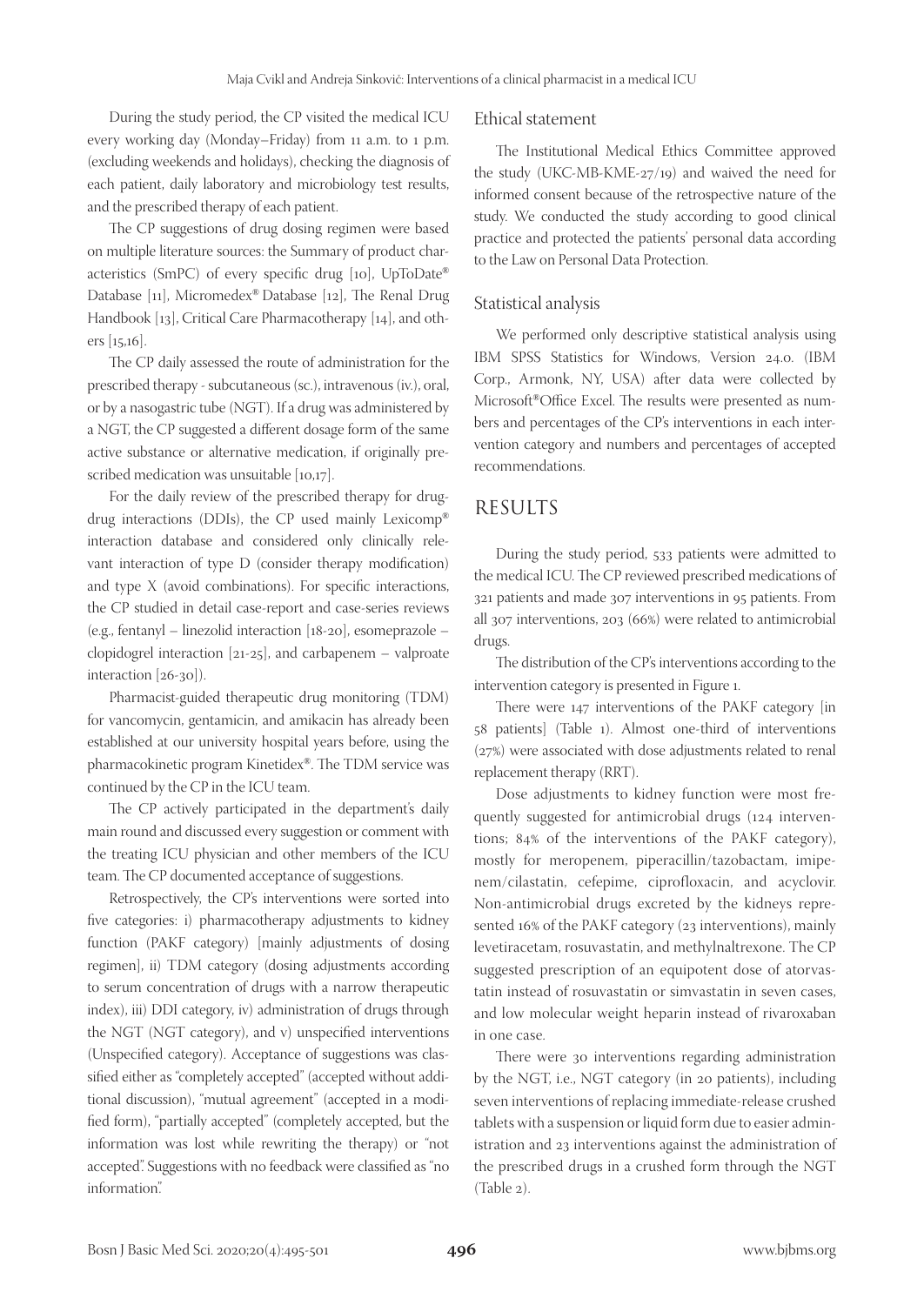

FIGURE 1. Distribution of the clinical pharmacist's interventions (307 interventions) by intervention category. The PAKF category presented almost half of all interventions. PAKF: Pharmacotherapy adjustments to kidney function category; NGT: Nasogastric tube category; TDM: Therapeutic drug monitoring category; DDI: Drug-drug interaction category.

TABLE 1. Clinical pharmacist's interventions of the PAKF category (Pharmacotherapy adjustments to kidney function category) by type (147 interventions)

| Type of intervention                                          | Interventions<br>$No. (\%)$ | No. of<br>patients |
|---------------------------------------------------------------|-----------------------------|--------------------|
| Specific dialysis dosing                                      | 39(27)                      | 20                 |
| Prolongation of the dosing interval                           | 19(13)                      | 17                 |
| Dose reduction                                                | 18(12)                      | 10                 |
| Consultation before the first dose                            | 15(10)                      | 13                 |
| Dose increase                                                 | 15(10)                      | 11                 |
| Dose increase and prolongation of the dosing<br>interval      | 13(9)                       | 10                 |
| Shortening of the dosing interval                             | 11(8)                       | 10                 |
| Contraindication for rosuvastatin/<br>simvastatin/rivaroxaban | 8(5)                        | 8                  |
| Dose reduction and shortening of the dosing<br>interval       | 3(2)                        | 3                  |
| Dose increase and shortening of the dosing<br>interval        | 2(1.4)                      | 2                  |
| Dose reduction and prolongation of the<br>dosing interval     | 1(0.7)                      | 1                  |
| Microbiology test results                                     | 1(0.7)                      | 1                  |
| Other                                                         | 2(1.4)                      | 2                  |
|                                                               |                             |                    |

No.: Number

The CP intervened 22 times within the DDI category [in 13 patients] (Table 3), most often due to concomitant use of clopidogrel and esomeprazole.

The CP made 57 interventions of the TDM category (15 patients), including 38 interventions of vancomycin dosing, 15 interventions of amikacin dosing, three of gentamicin dosing, and one intervention of cyclosporine dosing.

There were 51 interventions of the Unspecified category [in 39 patients] (Table 4).

The ICU physicians completely accepted 80.2% of the CP's suggestions. However, for 4.6% interventions, the information

was lost while transcribing the therapy. Figures 2 and 3 represent the acceptance of recommendations by the ICU physicians and the percentage of accepted recommendations per intervention category, respectively.

#### DISCUSSION

In this retrospective analysis of the CP activities in the medical ICU team, we observed that regular participation of the CP contributed to more individualized and improved pharmacological treatment of patients. Our observations confirm that even a part-time presence of a CP in the ICU team intercepted a number of prescribing errors, having the potential for substantial clinical impact.

The intensity of CPs' activities may differ among ICUs. In the study by Klopotowska et al. [2], two pharmacists reviewed the records of 1173 patients in a 28-bed medical/surgical adult ICU over 8.5 months and performed 659 interventions – that is 0.6 interventions per reviewed patient or 2.8 interventions per ICU bed per month. On the other hand, Johansen et al. [3] reported that three CPs reviewed the records of 363 patients in a 10-bed mixed adult ICU over 12 months and made 641 interventions. This represents 1.8 interventions per patient or 5.3 interventions per ICU bed per month. The study of Bourne et al. [31] reported that eight pharmacists, with an average of 5.4 years of critical-care experience, made 14.2 interventions per ICU bed per month in a general 22-bed ICU. During their study, two to three pharmacists were present in ward for 8 hours on weekdays and one pharmacist every Saturday. In our study, a single CP reviewed the records of 321 patients over a 9 month period and suggested 307 interventions in 95 patients, accounting for 1.0 intervention per patient or 2.8 interventions per ICU bed per month. It is worth mentioning again that the CP was present only part-time in our medical ICU. However, the education of the ICU team by the CP was another important aspect. While suggesting changes and explaining the background of pharmacotherapy, the CP educated the ICU staff regarding dosing, the route of administration, and the type of drugs to be used also in the absence of the CP.

In our study, almost half of all interventions were of the PAKF category*.* The majority of drug dose adjustments to kidney function were observed with prescription of antimicrobials. This was also observed in the studies of Jiang et al. [32] and Kim et al. [33]. Almost a third of interventions of the PAKF category was associated with dose adjustments related to RRT. As demonstrated by Jiang et al. [34], continuous RRT is most frequently associated with dosing errors, in particular during interruptions, modifications, and discontinuation of RRT. Prompt adjustments of drug dosing are therefore very important.

Inappropriate administration of medications by the NGT led to 23 interventions. Crushed pantoprazole gastro-resistant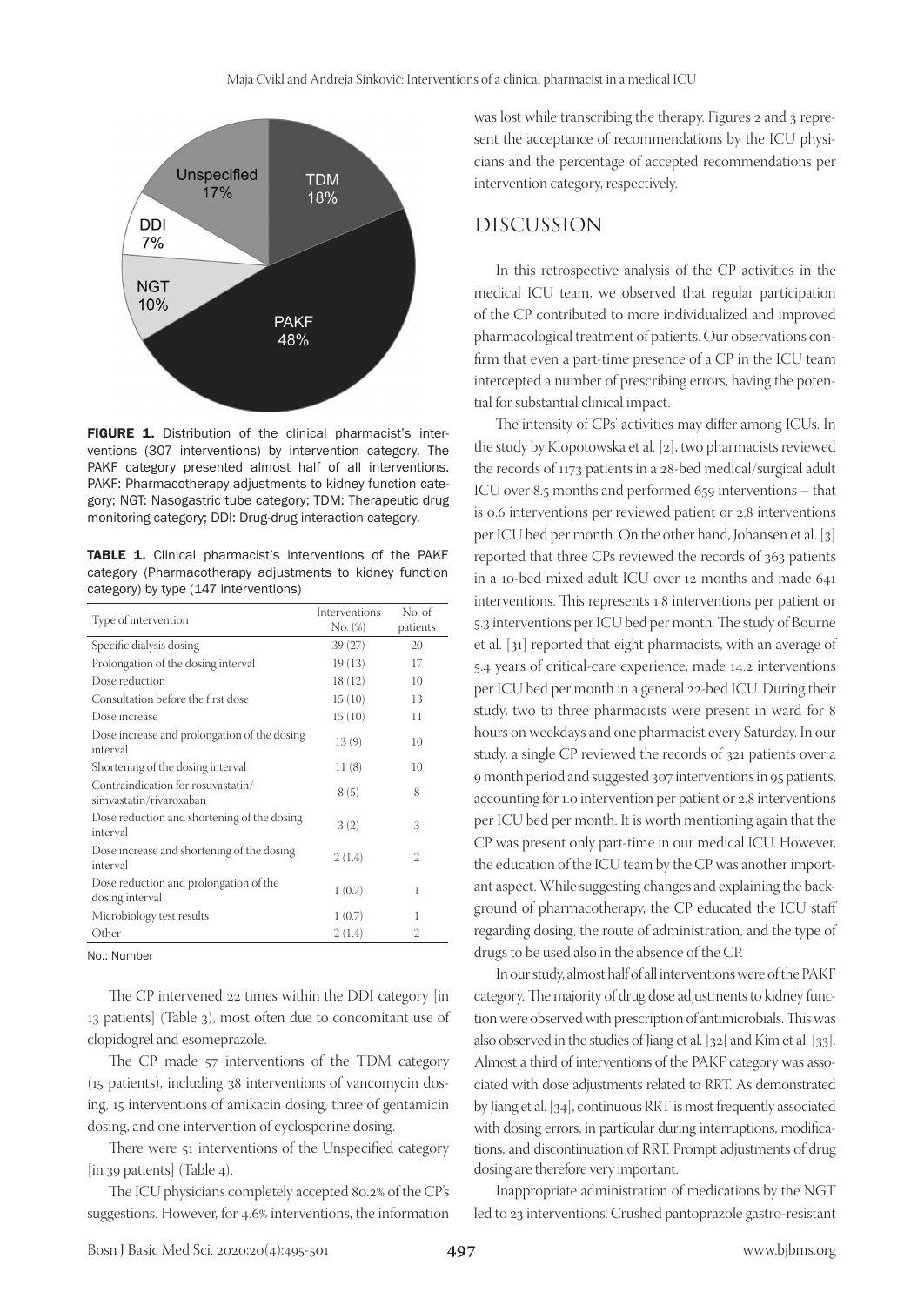| Drug                           | Arguments against crushing                                                                            | Recommendation                                                                                                           | No.            |
|--------------------------------|-------------------------------------------------------------------------------------------------------|--------------------------------------------------------------------------------------------------------------------------|----------------|
| Pantoprazole                   | Gastro-resistant tablets – crushing causes degradation<br>of the active substance by the gastric acid | Alternative drug - esomeprazole tablet or granules (with<br>appropriate preparation!)                                    | $\overline{ }$ |
| Pantoprazole (and clopidogrel) | Gastro-resistant tablets                                                                              | Alternative dosage form - pantoprazole suspension                                                                        | .5             |
| Valproic acid                  | Prolonged-release tablets – crushing changes the<br>pharmacokinetics                                  | Alternative dosage form – liquid form and concomitant<br>dose adjustment (daily dose divided in 3-4 doses)               | 5              |
| Doxazosin                      | Prolonged-release tablets                                                                             | Alternative dosage form - immediate-release tablet and<br>concomitant dose adjustment (daily dose divided in 2<br>doses) |                |
| Esomeprazole                   | Gastro-resistant tablets                                                                              | Preparation without crushing!                                                                                            |                |
| Calcitriol                     | Soft gelatine capsules                                                                                | Alternative drug - liquid cholecalciferol                                                                                |                |
| Mesalazine                     | Prolonged-release granules                                                                            | Alternative drug - sulfasalazine gastro-resistant tablets<br>can exceptionally be crushed                                |                |
| Sodium bicarbonate             | Soft gelatine capsules                                                                                | Alternative dosage form – hard gelatin capsules that can<br>be opened                                                    |                |
| Tamsulosin                     | Prolonged-release tablets                                                                             | Alternative drug - doxazosin immediate-release tablet                                                                    |                |
| Theophylline                   | Prolonged-release capsules                                                                            | Alternative form - iv. aminophylline                                                                                     |                |

| TABLE 2. Clinical pharmacist's interventions suggesting against the administration of prescribed drugs in a crushed form through |
|----------------------------------------------------------------------------------------------------------------------------------|
| the nasogastric tube (23 interventions)                                                                                          |

No.: Number; iv.: intravenous

| TABLE 3. Clinical pharmacist's interventions of the DDI category (drug-drug interaction category) (22 interventions) |  |  |  |  |  |
|----------------------------------------------------------------------------------------------------------------------|--|--|--|--|--|
|----------------------------------------------------------------------------------------------------------------------|--|--|--|--|--|

| Combination                     | Type <sup>*</sup> | Mechanism of interaction                                                                    | Recommendation                                                                                                                      | No. |
|---------------------------------|-------------------|---------------------------------------------------------------------------------------------|-------------------------------------------------------------------------------------------------------------------------------------|-----|
| Esomeprazole+clopidogrel        | D                 | Esomeprazole inhibits conversion of clopidogrel<br>to its active form by inhibiting CYP2C19 | A switch from esomeprazol to pantoprazole with<br>the least inhibitory effect on CYP2C19                                            | 10  |
| Levothyroxine+calcium carbonate | $\mathcal{D}$     | Reduced absorption of levothyroxine due to its<br>binding to calcium carbonate in the bowel | Separate administration of both drugs for at least<br>4 hours                                                                       |     |
| Fentanyl+linezolid              | X                 | Increased risk for serotonin syndrome                                                       | Monitoring of patients for signs and symptoms of<br>serotonin syndrome                                                              |     |
| Meropenem+valproic acid         | D                 | Meropenem reduces the serum concentration of<br>valproic acid and its effect                | Alternative antibiotic (if possible) or additional<br>antiepileptic or dose titration of valproic acid<br>according to serum levels |     |
| Metamizole+linezolid            | X                 | Enhanced adverse effects of both drugs on bone<br>marrow suppression                        | A switch from metamizole to paracetamol as the<br>antipyretic and analgesic drug                                                    |     |
| Cholecalciferol+calcitriol      | X                 | Intensified effect and side effects of both drugs                                           | Discontinue calcitriol (also unsuitable form for the<br>NGT administration)                                                         |     |

No.: Number; NGT: Nasogastric tube. \*Type of drug-drug interaction based on Lexicomp interaction database.



FIGURE 2. Acceptance of the clinical pharmacist's (CP) recommendations by intensive care unit (ICU) physicians (307 interventions). The ICU physicians completely accepted 80.2% of the CP's suggestions (Completely accepted plus Partially accepted); however, for 4.6% interventions, the information was lost while rewriting the therapy (Partially accepted). In addition, 8.8% suggestions were accepted after mutual agreement.

tablets were most often the subject of the CP's intervention, and this was also observed in other studies [35,36]. The CP suggested to avoid the administration of large particles and



FIGURE 3. Acceptance of the clinical pharmacist's recommendations by intensive care unit (ICU) physicians per intervention category. The majority of completely accepted suggestions were of the TDM category, as the pharmacist-guided TDM was the most familiar to the ICU physicians due to the previous cooperation with pharmacists. PAKF: Pharmacotherapy adjustments to kidney function category; NGT: Nasogastric tube category; TDM: Therapeutic drug monitoring category; DDI: Drug-drug interaction category.

crushed extended-release or gastro-resistant dosage forms by the NGT.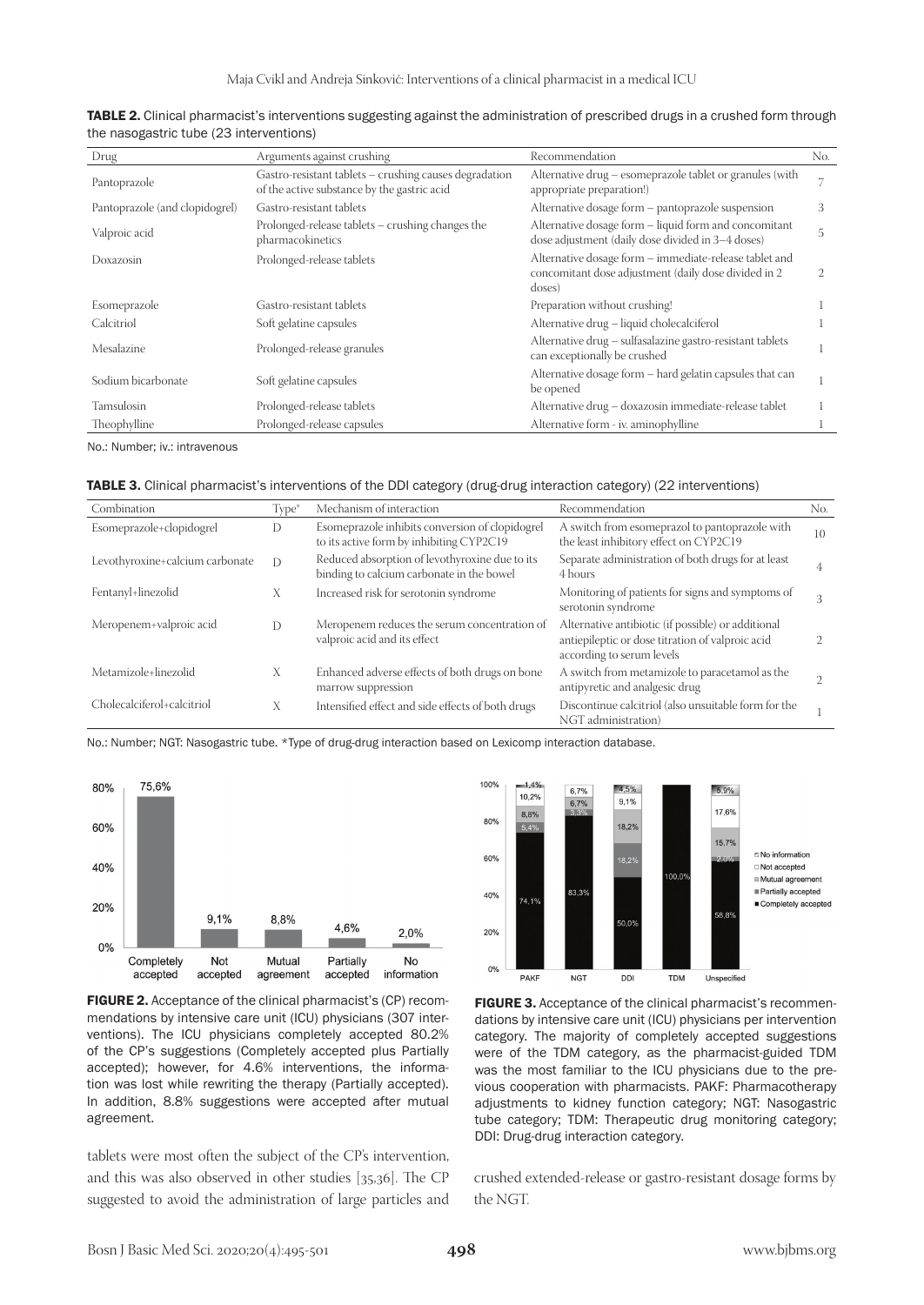TABLE 4. Clinical pharmacist's interventions of the Unspecified category (51 interventions)

| Type of intervention                                                                                                                             | No. of<br>interventions |
|--------------------------------------------------------------------------------------------------------------------------------------------------|-------------------------|
| Antibiotic dosing – despite normal renal function (increase<br>in daily dose/decrease in daily dose/dosing based on<br>microbiology test result) | 13(9/2/2)               |
| Unsuitable dosing regimen                                                                                                                        | 11                      |
| Preparation or storage of a drug                                                                                                                 | 8                       |
| Transcription error                                                                                                                              | 4                       |
| Unintended drug omission                                                                                                                         | 3                       |
| Medication duplication                                                                                                                           | 2                       |
| Contraindication                                                                                                                                 | 2                       |
| Uncommon interventions                                                                                                                           | 8                       |

No.: Number

Interventions of the DDI category represented 7% of all interventions. However, potential DDIs can be identified in almost all of ICU patients. Smithburger et al. [37] identified 457 potential interactions in 240 ICU patients, and 25% of DDIs were considered as major (based on the Lexicomp® and Micromedex® databases). Ziehl et al. [38] identified potential DDIs in 96% of the studied patients, with only 5% of DDIs confirmed by the intensivists. The problem in identifying DDIs is the discrepancy in the rating of DDIs when different databases are used.

The well-established pharmacist-guided TDM at our institution was even improved in this study. Occasionally, the CP observed a delay in drug application as the result of diagnostic or treatment procedures or inappropriate timing of blood sampling. These factors are important in the daily practice of an ICU and should be taken into account when the dosing regimen is adjusted based on serum drug concentration.

We identified 51 interventions in the Unspecified category. Among them, 20 interventions were the result of human error and eight were associated with inappropriate preparation and storage of medication. In future, the CP should focus more intensely on preparation of parenteral drugs.

In the ICU team, there was a high rate of acceptance of the CP's suggestions, as 80.2% of the suggestions were completely accepted and 8.8% were accepted after mutual agreement. In other studies, a 74% "rate of consensus" between pharmacists and physicians was found by Klopotowska et al. [2], 87% of the pharmacist's suggestions were "accepted or taken into consideration" in the study of Johansen et al. [3], and 90% of "recommendation acceptance rate" was found by Bourne et al. [31]. In our study, the majority of completely accepted suggestions were of the TDM category, as the pharmacist-guided TDM was the most familiar to the ICU physicians due to previous successful cooperation with pharmacists.

Our study has several limitations. First, the study was a retrospective analysis of a CP's interventions. Only a prospective study of a larger cohort of critically ill patients with additional evaluation of clinical outcomes would reveal the actual impact of the CP's interventions. Second, we did not assess the clinical relevance of the CP's interventions or the severity of the detected prescribing errors (like the assessment scale in Overhage and Lukes [39]). Third, only one CP participated part-time in the medical ICU team.

#### CONCLUSION

We conclude that, despite the limitations of this retrospective analysis, the results of a single CP that collaborated with our medical ICU team only part-time are encouraging. A significant number of CP activities identified and prevented drug prescription errors and significant drug interactions, improved drug preparation and drug administration, individualized drug dosage, and decreased the risk of adverse events. The CP mainly intervened in four types of drug-related problems, such as pharmacotherapy adjustment to kidney function, drug-drug interactions, dosing adjustments of drugs with a narrow therapeutic index, and drug administration by the NGT. About 48% of all interventions were related to pharmacotherapy adjustment to kidney function and 66% of all interventions were associated with antimicrobial drugs. A dedicated CP in the ICU team improved the quality and safety of pharmacotherapy in critically ill patients.

## ACKNOWLEDGMENTS

We thank all the physicians and nurses from the medical ICU of University Clinical Centre Maribor for participating in this study. Special thanks also to pharmacists of the Central Pharmacy of University Clinical Centre Maribor for their advice and assistance, especially Mrs. Polonca Drofenik.

### REFERENCES

- [1] Chant C, Dewhurst NF, Friedrich JO. Do we need a pharmacist in the ICU? Intensive Care Med 2015;41(7):1314-20. https://doi.org/10.1007/s00134-015-3718-0.
- [2] Klopotowska JE, Kuiper R, van Kan HJ, de Pont AC, Dijkgraaf MG, Lie-A-Huen L, et al. On-ward participation of a hospital pharmacist in a Dutch intensive care unit reduces prescribing errors and related patient harm: An intervention study. Crit Care 2010;14(5):R174. https://doi.org/10.1186/cc9278.
- [3] Johansen ET, Haustreis SM, Mowinckel AS, Ytrebø LM. Effects of implementing a clinical pharmacist service in a mixed Norwegian ICU. Eur J Hosp Pharm 2016;23:197-202. https://doi.org/10.1136/ejhpharm-2015-000751.
- [4] Malfará M, Pernassi M, Aragon D, Carlotti A. Impact of the clinical pharmacist interventions on prevention of pharmacotherapy related problems in the paediatric intensive care unit. Int J Clin Pharm 2018;40(3):513-9.

https://doi.org/10.1007/s11096-018-0632-x.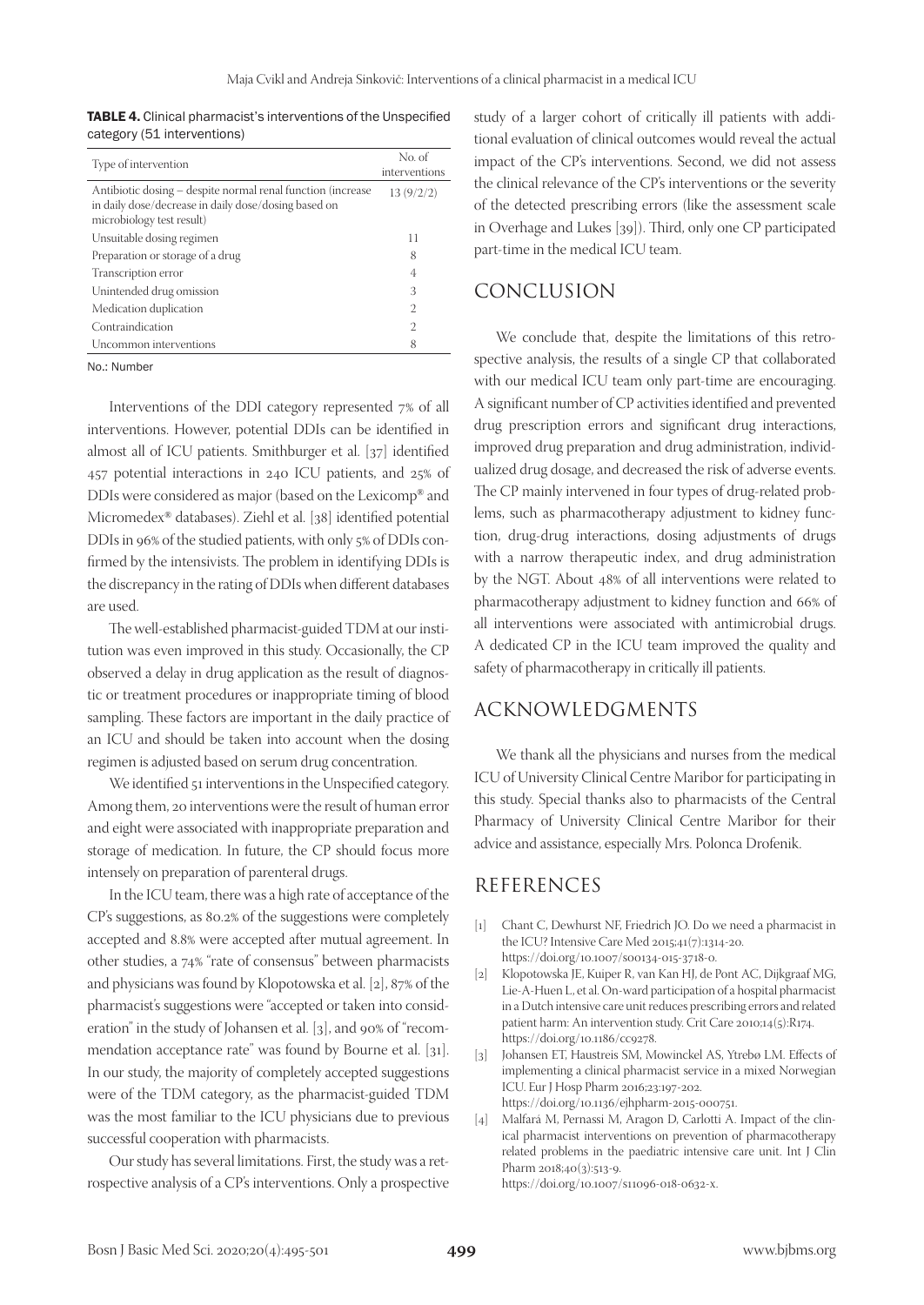[5] Hisham M, Sivakumar MN, Veerasekar G. Impact of clinical pharmacist in an Indian intensive care unit. Indian J Crit Care Med  $2016;20(2):78-83.$ 

https://doi.org/10.4103/0972-5229.175931.

[6] Luisetto M, Mashori GR. Intensive care units (ICU): The clinical pharmacist role to improve clinical outcomes and reduce mortality rate - an undeniable function. J Clin Intensive Care Med 2017;2:49-56.

https://doi.org/10.29328/journal.jcicm.1001010.

- [7] Jacobi J. Clinical pharmacists: Practitioners who are essential members of your clinical care team. Rev Méd Clín Cond 2016;27(5):571-7. https://doi.org/10.1016/j.rmclc.2016.09.002.
- [8] Borthwick M. The role of the pharmacist in the intensive care unit. J Intensive Care Soc 2019;20(2):161-4. https://doi.org/10.1177/1751143718769043.
- [9] Brilli RJ, Spevetz A, Branson RD, Campbell GM, Cohen H, Dasta JF, et al. Critical care delivery in the intensive care unit: Defining clinical roles and the best practice model. Crit Care Med 2001;29(10):2007-19.

https://doi.org/10.1097/00003246-200110000-00026.

- [10] SmPC of drugs from National Drug Database. Available from: http://www.cbz.si/cbz/bazazdr2.nsf/search/\$searchform? searchview. [Last accessed on 2019 Dec 16].<br>Up To Date Database.
- $\begin{bmatrix} 11 \end{bmatrix}$  Up Available from: https://www.uptodate.com/home. [Last accessed on 2019 Dec 16].
- [12] Micromedex Database. Available from: https://www.micromedexsolutions.com/home/dispatch/ssl/true. [Last accessed on 2019 Dec 16].
- [13] Ashley C, Currie A. The Renal Drug Handbook. 3rd ed. London: Radcliffe Publishing; 2009.
- [14] Erstad B. Critical Care Pharmacotherapy. United States of America: American College of Clinical Pharmacy; 2016.
- [15] Stanford Hospital and Clinics Antimicrobial Dosing https://www.scribd.com/document/368426639/Stanford-Health-Care-Antimicrobial-Dosing-Reference-Guide-2017. on 2019 Dec 16].
- [16] CRRT Antimicrobial Dosing Recommendation, University of Pennsylvania Health System. Department of Pharmacy; 2015. http://www.uphs.upenn.edu/surgery/education/trauma/sccs/ protocols/crrt\_antimicrobial\_dosing\_table.pdf. [Last accessed on 2019 Dec 16].
- [17] White R, Bradnam V. Handbook of Drug Administration via Enteral Feeding Tubes. 3rd ed. London: Pharmaceutical Press; 2015.
- [18] Wang RZ, Vashistha V, Kaur S, Houchens NW. Serotonin syndrome: Preventing, recognizing, and treating it. Cleve Clin J Med 2016;83(11):810-7.

https://doi.org/10.3949/ccjm.83a.15129.

- [19] van Ewijk CE, Jacobs GE, Girbes AR. Unsuspected serotonin toxicity in the ICU. Ann Intensive Care 2016;6(1):85. https://doi.org/10.1186/s13613-016-0186-9.
- [20] Pedavally S, Fugate JE, Rabinstein AA. Serotonin syndrome in the intensive care unit: Clinical presentations and precipitating medications. Neurocrit Care 2014;21(1):108-13. https://doi.org/10.1007/s12028-013-9914-2.
- [21] Bouziana SD, Tziomalos K. Clinical relevance of clopidogrel-proton pump inhibitors interaction. World J Gastrointest Pharmacol Ther 2015;6(2):17-21.

https://doi.org/10.4292/wjgpt.v6.i2.17

[22] Wedemeyer RS, Blume H. Pharmacokinetic drug interaction profiles of proton pump inhibitors: An update. Drug Saf 2014;37(4):201-11.

https://doi.org/10.1007/s40264-014-0144-0.

[23] Abraham NS, Hlatky MA, Antman EM, Bhatt DL, Bjorkman DJ, Clark CB, et al. ACCF/ACG/AHA 2010 expert consensus document on the concomitant use of proton pump inhibitors and thienopyridines: A focused update of the ACCF/ACG/AHA 2008 expert consensus document on reducing the gastrointestinal risks of antiplatelet therapy and NSAID

use. A report of the American college of cardiology foundation task force on expert consensus documents. J Am Coll Cardiol 2010;56(24):2051-66.

https://doi.org/10.1161/cir.0b013e318202f701.

- [24] FDA Reminder to Avoid Concomitant use of Plavix Omeprazole; 2010. https://lecom. edu/fda-reminder-to-avoid-concomitant-useof-plavix-clopidogrel-and-omeprazole/. [Last accessed on 2019 Dec 16].
- [25] EMA Public Statement on Possible Interaction Between Clopidogrel and Proton Pump Inhibitors; 2009. http://www.ema.europa.eu/docs/en\_ gb/document\_library/public\_statement/2010/03/WC500076346.pdf- [Last accessed on 2019 Dec 16].
- [26] Lee MC, Sun YH, Lee CH, Wu AJ, Wu TW. Interaction between valproic acid and carbapenems: Case series and literature review. Tzu Chi Med J 2012;24(2):80-4.

https://doi.org/10.1016/j.tcmj.2012.02.008.

- [27] Mori H, Takahashi K, Mizutani T. Interaction between valproic acid and carbapenem antibiotics. Drug Metab Rev 2007;39(4):647-57. https://doi.org/10.1080/03602530701690341.
- [28] Spriet I, Goyens J, Meersseman W, Wilmer A, Willems L, Van Paesschen W. Interaction between valproate and meropenem: A retrospective study. Ann Pharmacother 2007;41(7-8):1130-6. https://doi.org/10.1345/aph.1k079.
- [29] Huang CR, Lin CH, Hsiao SC, Chen NC, Tsai WC, Chen SD, et al. Drug interaction between valproic acid and carbapenems in patients with epileptic seizures. Kaohsiung J Med Sci 2017;33(3):130-6. https://doi.org/10.1016/j.kjms.2016.12.001.
- [30] Bede P, Lawlor D, Solanki D, Delanty N. Carbapenems and valproate: A consumptive relationship. Epilepsia Open 2017;2(1):107-11. https://doi.org/10.1002/epi4.12030.
- [31] Bourne RS, Choo CL, Dorward BJ. Proactive clinical pharmacist interventions in critical care: Effect of unit speciality and other factors. Int J Pharm Pract 2014;22(2):146-54. https://doi.org/10.1111/ijpp.12046.
- [32] Jiang SP, Chen J, Zhang XG, Lu XY, Zhao QW. Implementation of pharmacists' interventions and assessment of medication errors in an intensive care unit of a Chinese tertiary hospital. Ther Clin Risk Manag 2014;10:861-6.

https://doi.org/10.2147/tcrm.s69585.

- [33] Kim AJ. Pharmacotherapeutic problems and pharmacist interventions in a medical intensive care unit. Korean J Crit Care Med 2015;29(4):82-8.
- [34] Jiang SP, Zhu ZY, Ma KF, Zheng X, Lu XY. Impact of pharmacist antimicrobial dosing adjustments in septic patients on continuous renal replacement therapy in an intensive care unit. Scand J Infect Dis 2013;45(12):891-9.

https://doi.org/10.3109/00365548.2013.827338.

- [35] Induja L, Aslam TA, Chithra S, Andhuvan G. Pharmacist intervention and preparation of manual in the administration of drugs through enteral feeding tube. Int J Pharm Pharm Sci 2018;10(12):10-3. https://doi.org/10.22159/ijpps.2018v10i12.27655.
- [36] Sohrevardi SM, Jarahzadeh MH, Mirzaei E, Mirjalili M, Tafti AD, Heydari B. Medication errors in patients with enteral feeding tubes in the intensive care unit. J Res Pharm Pract 2017;6(2):100-5. https://doi.org/10.4103/jrpp.jrpp\_17\_9.
- [37] Smithburger PL, Kane-Gill SL, Seybert AL. Drug-drug interactions in the medical intensive care unit: An assessment of frequency, severity and the medications involved. Int J Pharm Pract 2012;20(6):402-8.

https://doi.org/10.1111/j.2042-7174.2012.00221.x.

- [38] Ziehl EA, Morales FE, Villa LA. Drug-drug interactions in an intensive care unit of a tertiary hospital in southern Chile: Evaluating databases agreement. J Pharm Pharmacogn Res 2019;7(3):184-92.
- [39] Overhage JM, Lukes A. Practical, reliable, comprehensive method for characterizing pharmacists' clinical activities. Am J Health Syst Pharm 1999;56(23):2444-50. https://doi.org/10.1093/ajhp/56.23.2444.